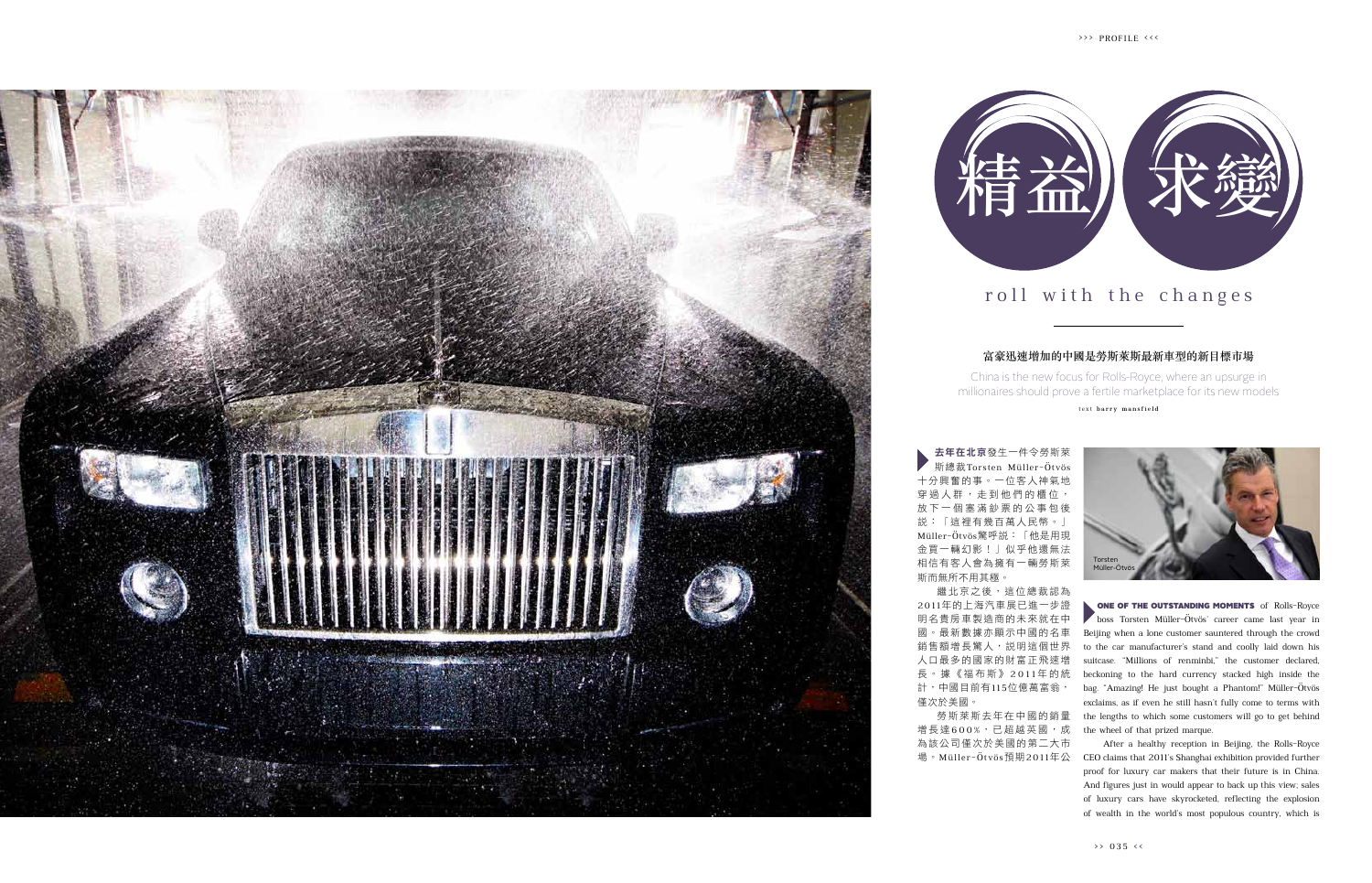now home to 115 billionaires according to Forbes magazine's  $2011$  list  $-$  second only to the United States.

Rolls-Royce saw its China sales rise by 600% last year,

and Müller-Ötvös said he expects to see solid double-digit growth in 2011. China passed Britain last year as the company's second biggest market after the United States. China's luxury-car sales are expected to rise to more than 909,900 units this year, up from about 727,200 last year, according to forecasts by IHS Automotive. But that figure could rise to 1.6 million in 2015.

The manufacturer has come a long way since financial difficulties forced the brand's 1998 sale to  $BMW - along with the "Spirit of Eestasy" emblem that$ adorns the hoods of Rolls-Royce cars  $-$  for a paltry US\$65 million. Infused with German fortitude, the spirit of this beloved British icon has risen again, newly appreciated by rock stars, royalty and nouveaux riches the world over who lust after its famous hand-tooled leather and walnut.

The 50-year old Müller-Ötvös, who joined the company as chief executive in January last year,

defines his main challenge at Rolls-Royce thus: "Regaining the quality standards that had slipped in the 1980s, and restoring customer confidence in the brand." But he points out that Rolls-Royce occupies an unusual position in the marketplace, whereby the main competition for his cars is just as likely to be another major acquisition  $-$  a business jet, helicopter, jewellery or a villa in the South of France  $-$  as it is a rival car manufacturer. "It is very much about spending your money to reward yourself for what you have achieved in life. It is a symbol of success," he emphasises.

When Müller-Ötvös revealed the new Ghost, the stage was swamped by Rolls-Royce aficionados. Using connections to enter the show on the media preview day  $-$  the first time the firm has premiered a new model in Asia  $-$  punters put down cash in advance for two Rolls-Royce Phantoms, which start at CNY9m (US\$1.3m) and four of the new Ghosts, starting at CNY5.1m (US\$785,500).

The price tags included China's punitive 145% tax on imported luxury cars. "Normally, this does not happen. Not on the first press day," Müller-Ötvös adds. However, for enthusiasts it was a rare opportunity, as Rolls is only building the long-wheelbase Ghost to order and production hasn't even started yet; the first units are expected to leave the production line, at the earliest, at the end of 2011.

Shanghai's success is testament to the growing pool





勞斯萊斯去年 在中國的銷量 增長達600% Rolls-Royce saw its China sales rise by 600% last year

至160萬輛。 勞斯萊斯終於擺脫 了財政危急。1 9 9 8年 勞斯萊斯被迫將公司及 商標 Spirit of Ecstasy

司 將 取 得 雙 位 數 的 穩 健 增 長。汽車市場研究機構IHS Au tomo tive估計,今年中國 的豪華汽車銷量會從去年的 727 ,200輛上升至909 ,900 輛。到了2015年更可能增

以區區US\$6,500萬賣給 BMW。這個深受擁護的英國 品牌結合了德國人的堅毅特質後, 重現生機,其著名手工皮革及胡桃 木內飾板備受全世界搖滾巨星、皇 室及新富精英的熱烈追捧。

50歲的Mülle r -Ö t vö s於去年 1月出任總裁,他認為他面對的 最大挑戰,是要「重振1980年 代所失去的質素保證及重拾客人 的信心。」但他指出,勞斯萊斯 在市場上佔有一個獨特地位,主 要競爭對手極可能是另一種豪華 品牌,如公務飛機、直昇機、名 貴首飾或位於法國南部的一座別 墅。他說:「擁有此豪華品牌是 對自己的獎勵,是一種成功的象 徵。」

Müller-Ötvös在亞洲首發新車 媒體預覽會上為Ghost新車型揭開 面紗時,現場幾乎被一眾勞斯萊 斯車迷擠爆。他們透過各種關係 進入會場,當天就有人以現金預 購2輛勞斯萊斯幻影,每輛最低售 價為RMB900萬(US\$130萬), 及4輛Ghost車型,每輛最低售價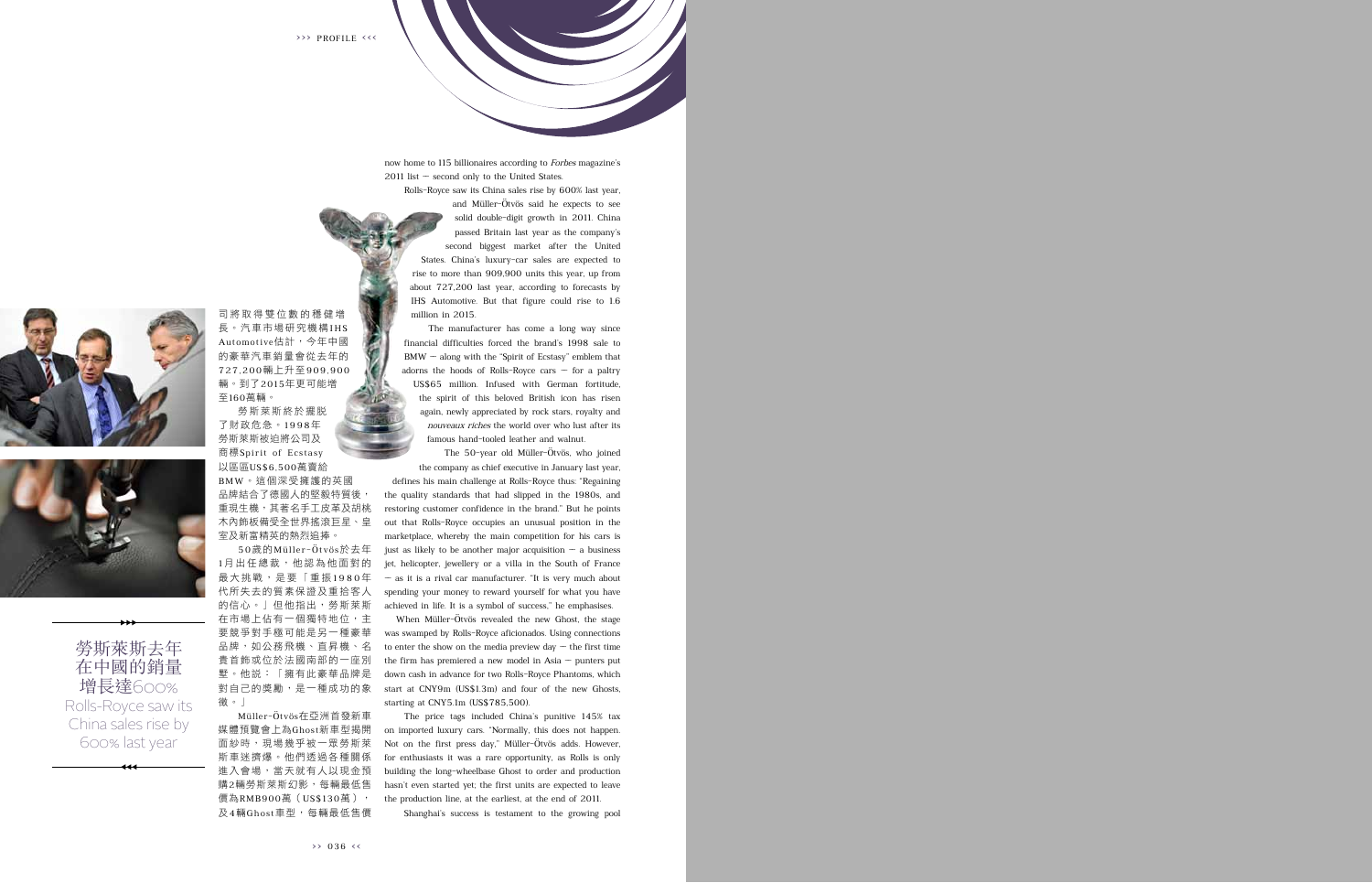

為RMB510萬(US\$785,500)。 售價還要包含中國對入口豪華汽 車徵收高達145%的稅款。

「這種情況很少在媒體預覽會 首日發生。」Müller-Ötvös說道。 但對於車迷而言,此乃千載難逢 的機會,因為Ghost車型仍未正式 生產,勞斯萊斯在接獲訂單之後 才會投入製造。新車最快要到今 年年底才會交車。

上海的繁榮帶動亞洲白手興家 的富豪人數不斷攀升,而這批新 富人士鍾愛高級品牌,花錢絕不 手軟。據上海財富雜誌《胡潤百 富》的統計,去年身家達RMB1千 萬(US\$150萬)以上的中國富豪 人數有96萬人,上升了9.7%。勞 斯萊斯總裁相信這個趨勢將會持 續。Müller-Ötvös笑著說:「潛能 很大,新富豪還會不斷湧現。」

雖然勞斯萊斯品牌響亮,但 Müller-Ötvös認為單靠汽車本身的



of self-made millionaires in Asia who are on a mission to splash out their newfound wealth on high-status purchases. The number of individuals in China worth at least CNY10m (US\$1.5m) rose by 9.7% in the past year to 960,000, according to a report published last week by Shanghai-based wealth-tracking magazine Hurun Report, and Rolls believes this trend is likely to continue. "There's still a lot of growth potential," Müller-Ötvös smiles. "There are still a lot of new millionaires to come into the market."

Despite Rolls-Royce's strong image, however, the German does not believe that the car sells itself. "You always